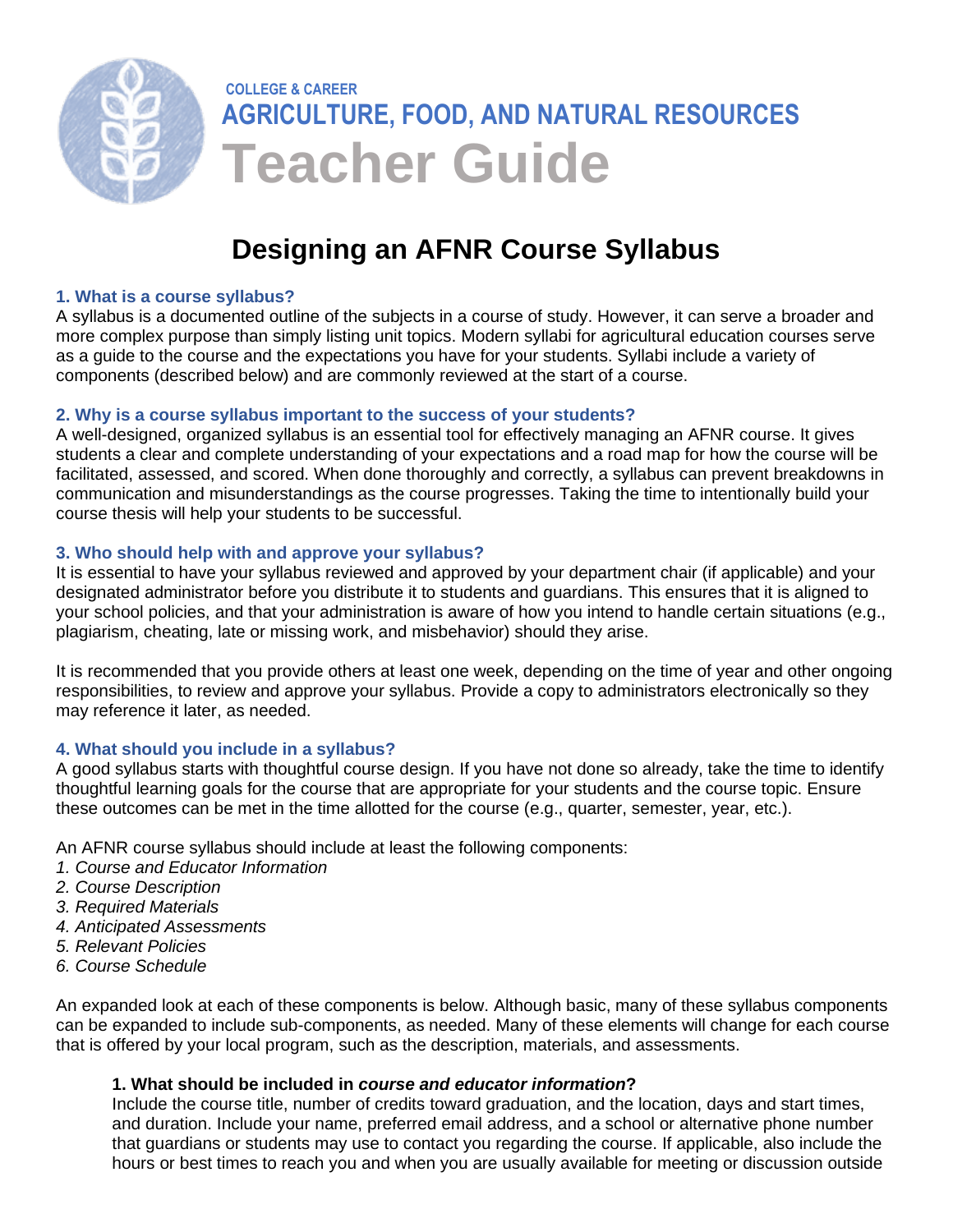of normal class times. If a specific online learning management platform is to be used in this course, include any information that is required to access and utilize it.

### **2. What to include in your** *course description***?**

A good course description is brief, but informational. Include an overview of the course, enduring understandings and takeaways, and any significant projects or trips incorporated into the course curriculum. Depending on your local implementation of Supervised Agricultural Experience projects and FFA programming, you may also need to advertise and clarify this as an embedded and potentially graded component of the course. You may also include any prerequisite courses, such as Introduction to the Agricultural Industry, required to enroll. Remember that course descriptions are often used by school counselors when working with students to make course selections, so it can be advantageous to write the course description as a small advertisement for the AFNR course.

#### **3. What to include for** *required materials***?**

AFNR courses are by design hands-on and work-based, which can require significant supplies and materials. If students are expected to provide any materials, such as a course notebook, binder, notecards, soil samples, personal tools, a small engine, tissues, hand sanitizer, etc., you should list those items on the course syllabus for use as a checklist. List any other materials that students are encouraged or incentivized – but not required -- to provide. If materials are known to be needed at a certain point in the course, you may list the anticipated timeline specifying when those items will be needed. This will allow students to prioritize which items are needed first and may also prevent unneeded materials from being stored in your classroom or laboratory and creating an additional hazard or taking up needed workspace.

#### **4. What to include for** *anticipated assessments***?**

It is helpful for students to have information about the method and timeline for assessments, particularly formal or summative assessments, before the course starts, if possible. Provide the known information for any exams, quizzes, projects, team-based challenges, problem sets, assignment check-ins, or reports. Depending on your local school policy regarding grading and assessments, it may prove helpful to breakdown how the cumulative course score is calculated.

#### **5. What to include in your** *relevant policies***?**

Your school handbook or student manual likely has policies regarding several scenarios, including, but not limited to, grading, late or missing work, attendance, late arrival, classroom participation, acceptable use of technology, and standards for academic honesty and integrity. Review those policies, adapt to your course as needed or desired, and include them in your syllabus. Many school handbooks are daunting and overwhelming for students, so they may not know these policies. Incorporating them in your course syllabus provides a consolidated, quick reference for students in need of that information. Including them in your syllabus also gives students the opportunity to ask clarifying questions and discuss any concerns they may have.

### **6. What to include in your** *course schedule***?**

A course schedule, also commonly referred to as an outline, provides the reader with a listing of anticipated course topics, often chronologically, and thereby describes the course in greater detail than can be found in the description. The course outline may also be aligned with anticipated dates, assessments, and enduring understandings. Showing the course schedule in this way gives students a mechanism for monitoring their own progress, setting personal goals, and understanding how the learning activities of each day fit into the overall course plan.

#### **5. How do you ensure your students understand the syllabus?**

The time and effort put into syllabus design can be futile if students do not take the time to read and learn from its content. An important first step is taking some time in class to intentionally review each component, at least in brief, so that students know where specific items and answers can be found should they have a question later. There are other unique strategies that ensure students review the document. Some common examples are listed and described below.